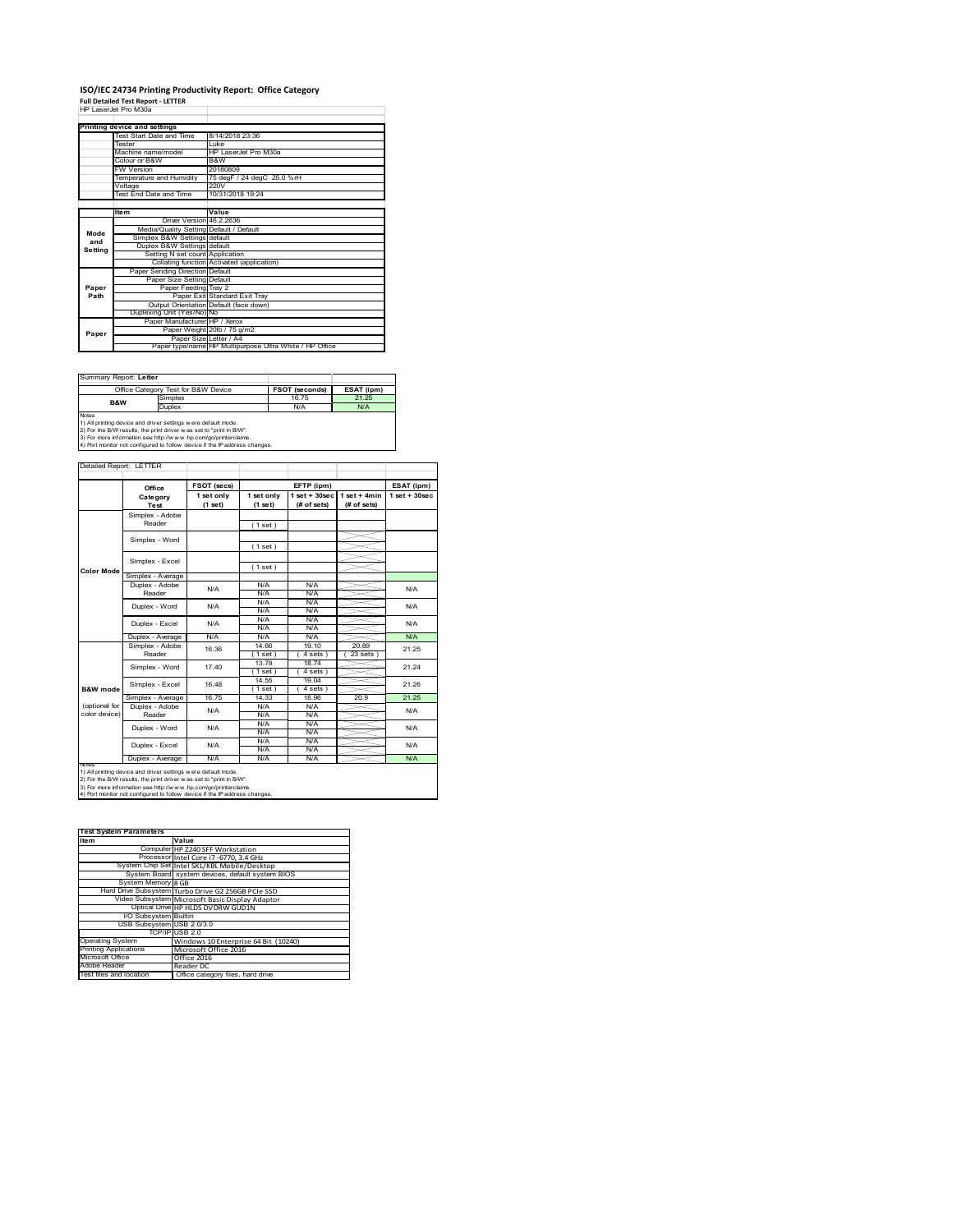# **ISO/IEC 24734 Printing Productivity Report: Office Category Full Detailed Test Report ‐ A4** HP LaserJet Pro M30a

|         | 66 12866.89 PR) M.N.A                   |                                                         |
|---------|-----------------------------------------|---------------------------------------------------------|
|         |                                         |                                                         |
|         | Printing device and settings            |                                                         |
|         | Test Start Date and Time                | 8/14/2018 23:36                                         |
|         | <b>Tester</b>                           | l uke                                                   |
|         | Machine name/model                      | HP LaserJet Pro M30a                                    |
|         | Colour or B&W                           | B&W                                                     |
|         | <b>FW Version</b>                       | 20180809                                                |
|         | Temperature and Humidity                | 75 degF / 24 degC 25.0 %rH                              |
|         | Voltage                                 | 220V                                                    |
|         | Test End Date and Time                  | 10/31/2018 19:24                                        |
|         |                                         |                                                         |
|         | <b>Item</b>                             | Value                                                   |
|         | Driver Version 46.2.2636                |                                                         |
| Mode    | Media/Quality Setting Default / Default |                                                         |
| and     | Simplex B&W Settings default            |                                                         |
| Setting | Duplex B&W Settings default             |                                                         |
|         | Setting N set count Application         |                                                         |
|         |                                         | Collating function Activated (application)              |
|         | Paper Sending Direction Default         |                                                         |
|         | Paper Size Setting Default              |                                                         |
| Paper   | Paper Feeding Tray 2                    |                                                         |
| Path    |                                         | Paper Exit Standard Exit Tray                           |
|         |                                         | Output Orientation Default (face down)                  |
|         | Duplexing Unit (Yes/No) No              |                                                         |
|         | Paper Manufacturer HP / Xerox           |                                                         |
| Paper   |                                         | Paper Weight 20lb / 75 g/m2                             |
|         | Paper Size Letter / A4                  |                                                         |
|         |                                         | Paper type/name HP Multipurpose Ultra White / HP Office |

| Summary Report: A4                                                  |                                                                            |                |            |  |  |
|---------------------------------------------------------------------|----------------------------------------------------------------------------|----------------|------------|--|--|
|                                                                     | Office Category Test for B&W Device                                        | FSOT (seconds) | ESAT (ipm) |  |  |
| <b>B&amp;W</b>                                                      | Simplex                                                                    | 17.29          | 20.19      |  |  |
| Duplex                                                              |                                                                            | N/A            | N/A        |  |  |
| <b>Notes</b>                                                        |                                                                            |                |            |  |  |
|                                                                     | 1) All printing device and driver settings w ere default mode.             |                |            |  |  |
| 2) For the B/W results, the print driver was set to "print in B/W". |                                                                            |                |            |  |  |
| 3) For more information see http://www.hp.com/go/printerclaims.     |                                                                            |                |            |  |  |
|                                                                     | 4) Port monitor not configured to follow device if the IP address changes. |                |            |  |  |

|               | Office            | FSOT (secs)           |                       | EFTP (ipm)                        |                               | ESAT (ipm)      |
|---------------|-------------------|-----------------------|-----------------------|-----------------------------------|-------------------------------|-----------------|
|               | Category<br>Test  | 1 set only<br>(1 set) | 1 set only<br>(1 set) | $1$ set + $30$ sec<br>(# of sets) | $1$ set + 4min<br>(# of sets) | $1$ set + 30sec |
|               | Simplex - Adobe   |                       |                       |                                   |                               |                 |
|               | Reader            |                       | (1 set)               |                                   |                               |                 |
|               |                   |                       |                       |                                   |                               |                 |
|               | Simplex - Word    |                       | (1 set)               |                                   |                               |                 |
|               | Simplex - Excel   |                       |                       |                                   |                               |                 |
| Colour        |                   |                       | (1 set)               |                                   |                               |                 |
| Mode          | Simplex - Average |                       |                       |                                   |                               |                 |
|               | Duplex - Adobe    | N/A                   | N/A                   | N/A                               |                               | N/A             |
|               | Reader            |                       | N/A                   | N/A                               |                               |                 |
|               | Duplex - Word     | N/A                   | N/A                   | N/A                               |                               | N/A             |
|               |                   |                       | N/A                   | N/A                               |                               |                 |
|               | Duplex - Excel    | N/A                   | N/A                   | N/A                               |                               | N/A             |
|               |                   |                       | N/A                   | N/A                               |                               |                 |
|               | Duplex - Average  | N/A                   | N/A                   | N/A                               |                               | N/A             |
|               | Simplex - Adobe   | 16.80                 | 14.28                 | 18.28                             | 1978                          | 20.20           |
|               | Reader            |                       | 1 set                 | 4 sets 1                          | 22 sets                       |                 |
|               | Simplex - Word    | 18.01                 | 13.32                 | 1786                              |                               | 20.20           |
|               |                   |                       | $1$ set)              | 4 sets)                           |                               |                 |
|               | Simplex - Excel   | 17.05                 | 14.07                 | 18.21                             |                               | 20.19           |
| B&W mode      |                   |                       | $1$ set)              | 4 sets )                          |                               |                 |
|               | Simplex - Average | 17.3                  | 13.89                 | 18 11                             | 19.8                          | 20 19           |
| (optional for | Duplex - Adobe    | N/A                   | N/A                   | N/A                               |                               | N/A             |
| color device) | Reader            |                       | N/A                   | N/A                               |                               |                 |
|               | Duplex - Word     | N/A                   | N/A                   | N/A                               |                               | N/A             |
|               |                   |                       | N/A                   | N/A                               |                               |                 |
|               | Duplex - Excel    | N/A                   | N/A                   | N/A                               |                               | <b>N/A</b>      |
|               |                   |                       | N/A                   | N/A                               |                               |                 |
| <b>NOTAS</b>  | Duplex - Average  | N/A                   | N/A                   | N/A                               |                               | N/A             |

2) For the B/W results, the print driver w as set to "print in B/W".<br>3) For more information see http://w w w .hp.com/go/printerclaims.<br>4) Port monitor not configured to follow device if the IP address changes.

| <b>Test System Parameters</b> |                                                    |
|-------------------------------|----------------------------------------------------|
| <b>Item</b>                   | Value                                              |
|                               | Computer HP Z240 SFF Workstation                   |
|                               | Processor Intel Core i7 -6770, 3.4 GHz             |
|                               | System Chip Set Intel SKL/KBL Mobile/Desktop       |
|                               | System Board system devices, default system BIOS   |
| System Memory 8 GB            |                                                    |
|                               | Hard Drive Subsystem Turbo Drive G2 256GB PCIe SSD |
|                               | Video Subsystem Microsoft Basic Display Adaptor    |
|                               | Optical Drive HP HLDS DVDRW GUD1N                  |
| <b>VO Subsystem Builtin</b>   |                                                    |
| USB Subsystem USB 2.0/3.0     |                                                    |
|                               | TCP/IP USB 2.0                                     |
| <b>Operating System</b>       | Windows 10 Enterprise 64 Bit (10240)               |
| <b>Printing Applications</b>  | Microsoft Office 2016                              |
| Microsoft Office              | Office 2016                                        |
| Adobe Reader                  | Reader DC                                          |
| Test files and location       | Office category files, hard drive                  |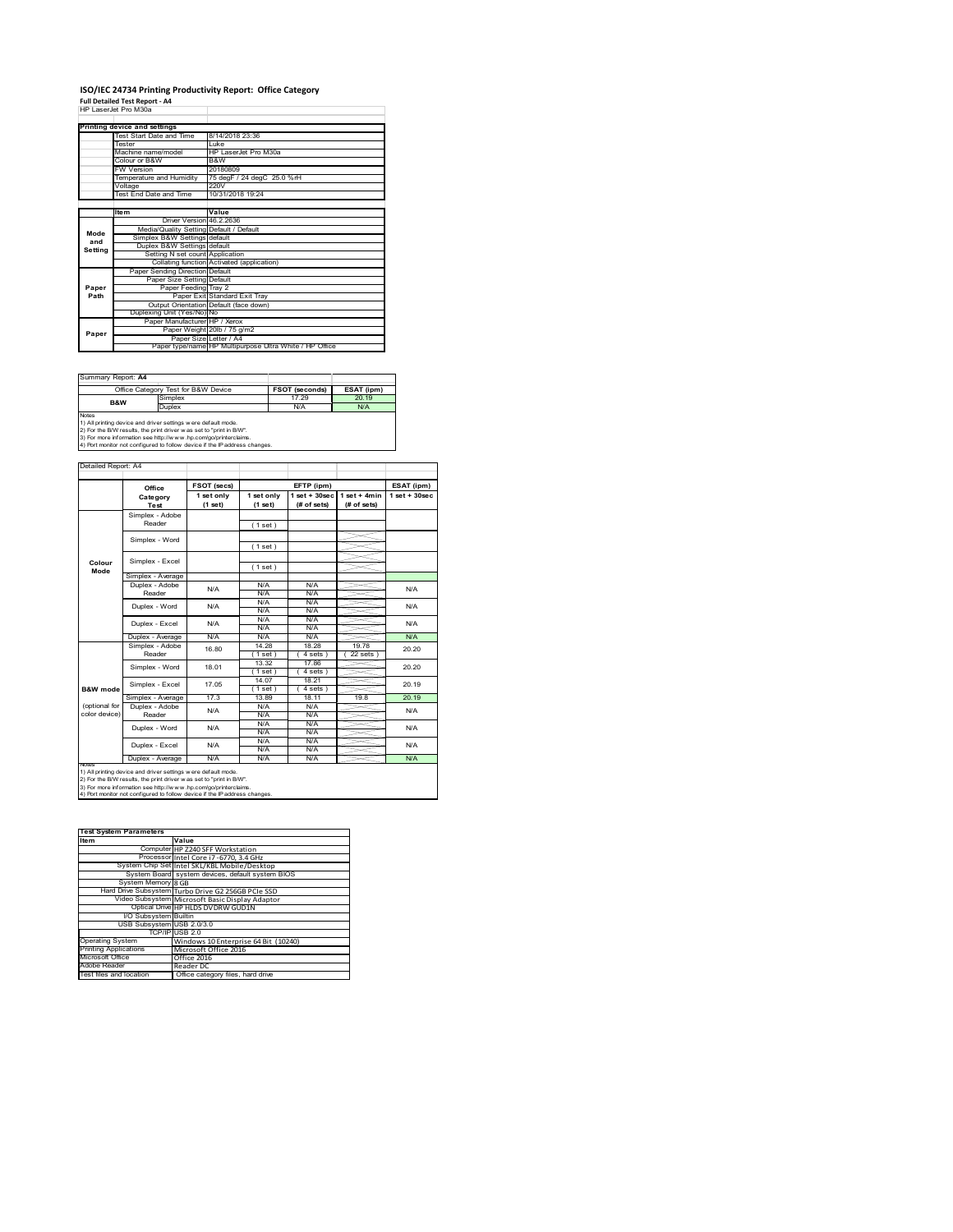## **ISO/IEC 24734 Printing Productivity Report: Office Category Feature Performance Full Report ‐ Office Feature Performance Test** HP LaserJet Pro M30a

|         | Printing device and settings            |                                                         |
|---------|-----------------------------------------|---------------------------------------------------------|
|         | Test Start Date and Time                | 8/14/2018 23:36                                         |
|         | Tester                                  | Luke                                                    |
|         | Machine name/model                      | HP Laser let Pro M30a                                   |
|         | Colour or B&W                           | B&W                                                     |
|         | <b>FW Version</b>                       | 20180809                                                |
|         | Temperature and Humidity                | 75 degF / 24 degC 25.0 %rH                              |
|         | Voltage                                 | 220V                                                    |
|         | Test End Date and Time                  | 10/31/2018 19:24                                        |
|         |                                         |                                                         |
|         | Item                                    | Value                                                   |
|         | Driver Version 46.2.2636                |                                                         |
| Mode    | Media/Quality Setting Default / Default |                                                         |
| and     | Simplex B&W Settings default            |                                                         |
| Setting | Duplex B&W Settings default             |                                                         |
|         | Setting N set count Application         |                                                         |
|         |                                         | Collating function Activated (application)              |
|         | Paper Sending Direction Default         |                                                         |
|         | Paper Size Setting Default              |                                                         |
| Paper   | Paper Feeding Tray 2                    |                                                         |
| Path    |                                         | Paper Exit Standard Exit Trav                           |
|         |                                         | Output Orientation Default (face down)                  |
|         | Duplexing Unit (Yes/No) No              |                                                         |
|         | Paper Manufacturer HP / Xerox           |                                                         |
| Paper   |                                         | Paper Weight 20lb / 75 g/m2                             |
|         | Paper Size Letter / A4                  |                                                         |
|         |                                         | Paper type/name HP Multipurpose Ultra White / HP Office |

|                                                                    |               |                               | <b>Feature Performance Ratio</b>     |  |  |
|--------------------------------------------------------------------|---------------|-------------------------------|--------------------------------------|--|--|
| <b>Printing Modes</b><br>(Feature Adobe Reader - Office test file) |               | FSOT (base)<br>FSOT (feature) | <b>ESAT (feature)</b><br>ESAT (base) |  |  |
| A5, Landscape Feed, Simplex, Colour                                | Simplex       |                               |                                      |  |  |
| A5. Portrait Feed. Simplex. Colour                                 | Simplex       |                               |                                      |  |  |
| Legal, Simplex, Colour                                             | Simplex       |                               |                                      |  |  |
| Legal, Duplex, Colour                                              | <b>Duplex</b> |                               |                                      |  |  |
| A4, 1200 dpi, Simplex, Colour                                      | Simplex       |                               |                                      |  |  |
| Letter, 1200 dpi, Simplex, Colour                                  | Simplex       |                               |                                      |  |  |
| A4, General Office, Simplex, Colour                                | Simplex       |                               |                                      |  |  |
| Letter, General Office, Simplex, Colour                            | Simplex       |                               |                                      |  |  |
| A5, Landscape Feed, Simplex, B/W                                   | Simplex       |                               |                                      |  |  |
| A5, Portrait Feed, Simplex, B/W                                    | Simplex       | 41%                           | 35%                                  |  |  |
| Legal, Simplex, B/W                                                | Simplex       |                               |                                      |  |  |
| Legal, Duplex, B/W                                                 | Duplex        |                               |                                      |  |  |
| A4, 1200 dpi, Simplex, B/W                                         | Simplex       |                               |                                      |  |  |
| Letter, 1200 dpi, Simplex, B/W                                     | Simplex       |                               |                                      |  |  |
| A4, General Office, Simplex, B/W                                   | Simplex       |                               |                                      |  |  |
| Letter, General Office, Simplex, B/W                               | Simplex       |                               |                                      |  |  |

3) For more information see http://w w w .hp.com/go/printerclaims. 4) Port monitor not configured to follow device if the IP address changes.

**FSOT Base ESAT Base 1 set FSOT (secs) 1 set + 30 sec ESAT (ipm) FSOT (base) FSOT (feature) ESAT (feature) ESAT (base) A5, Landscape Feed, Simplex, Colour A5, Portrait Feed, Simplex, Colour Legal, Simplex, Colour Legal, Duplex, Colour** A4, 1200 dpi, Simplex, Colou **Letter, 1200 dpi, Simplex, Colour A4, General Office, Simplex, Colour Letter, General Office, Simplex, Colour A5, Landscape Feed, Simplex, B/W** 28.89 20.2 **A5, Portrait Feed, Simplex, B/W** 28.89 20.2 71.97 7.1 41% 35% 269 269 27.73 21.25 **Legal, Simplex, B/W** 27.73 21.25<br> **Legal, Duplex, B/W** 27.73 21.25 Legal, Duplex, B/W **A4, 1200 dpi, Simplex, B/W** 28.89 20.2 **Letter, 1200 dpi, Simplex, B/W** 27.73 21.25 **A4, General Office, Simplex, B/W** 28.89 20.2 Letter, General Office, Simplex, B/W 27.73 21.25 Notes<br>1) All printing device and driver settings were default mode.<br>2) Test conducted with 8-paper Office Feature Performance file<br>3) For more information see http://www.hp.com/go/printerclaims.<br>4) Por monitor not configur **Feature Performance Full Report - Feature Printing Mode: 'Office' Feature Performance Test Printing Modes Base Printing Mode Feature Performance Feature Adobe Reader - Office test file (8-page)**

|        | <b>Test System Parameters</b> |                                                    |
|--------|-------------------------------|----------------------------------------------------|
|        | <b>Item</b>                   | Value                                              |
|        |                               | Computer HP Z240 SFF Workstation                   |
|        |                               | Processor Intel Core i7 -6770, 3.4 GHz             |
|        |                               | System Chip Set Intel SKL/KBL Mobile/Desktop       |
|        |                               | System Board system devices, default system BIOS   |
| Test   | System Memory 8 GB            |                                                    |
| System |                               | Hard Drive Subsystem Turbo Drive G2 256GB PCIe SSD |
|        |                               | Video Subsystem Microsoft Basic Display Adaptor    |
|        |                               | Optical Drive HP HLDS DVDRW GUD1N                  |
|        | I/O Subsystem Builtin         |                                                    |
|        | USB Subsystem USB 2.0/3.0     |                                                    |
| I/O    |                               | TCP/IPIUSB 2.0                                     |
|        | <b>Operating System</b>       | Windows 10 Enterprise 64 Bit (10240)               |
|        | <b>Printing Applications</b>  | Microsoft Office 2016                              |
|        | Software Microsoft Office     | Office 2016                                        |
|        | Adobe Reader                  | Reader DC                                          |
|        | Test files and location       | Office category files, hard drive                  |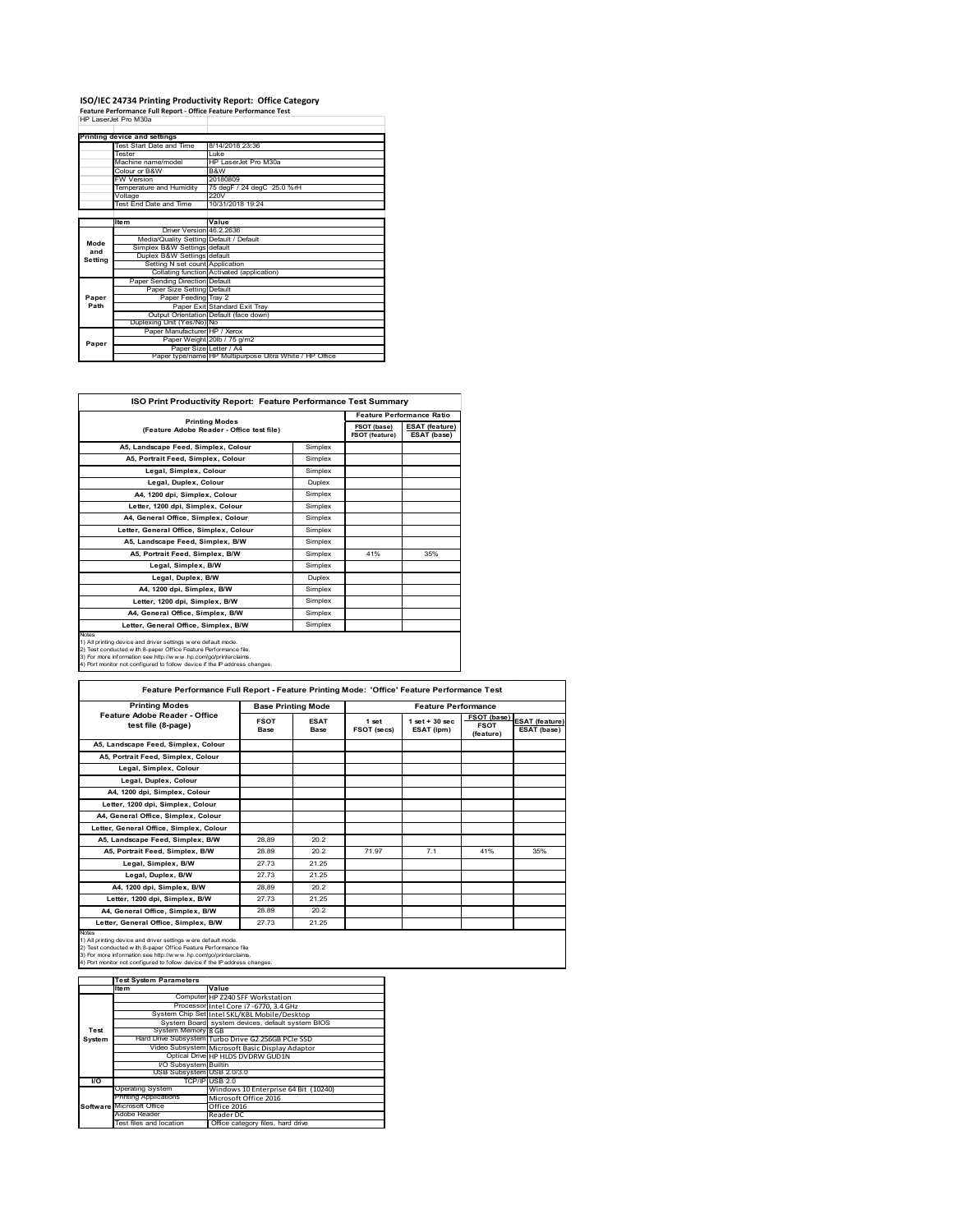### **ISO/IEC 17629 First Print Out Time Report: Office Category Full Detailed Test Report ‐ LETTER** HP LaserJet Pro M30a

|  | HP LaserJet Pro M30a |  |
|--|----------------------|--|

| 62 Tasece PR) M.N.A |                                            |                                |
|---------------------|--------------------------------------------|--------------------------------|
|                     | Printing device and settings               |                                |
|                     | Test Start Date and Time                   | 8/14/2018 23:36                |
|                     | Tester                                     | Luke                           |
|                     | Machine name/model                         | HP LaserJet Pro M30a           |
|                     | Colour or B&W                              | B&W                            |
|                     | <b>FW Version</b>                          | 20180809                       |
|                     | Configuration (options)                    | Default                        |
|                     | Controller                                 | 12150                          |
|                     | Printing device page count                 | Not Specified                  |
|                     | Printing supplies page count Not Specified |                                |
|                     | Temperature and Humidity                   | 75 degF / 24 degC 25.0 %rH     |
|                     | Voltage                                    | 220V                           |
|                     | Test End Date and Time                     | 10/31/2018 19:24               |
|                     |                                            |                                |
|                     | <b>Item</b>                                | Value                          |
| Mode                | PDL and driver version                     | 46.2.2636                      |
| and                 | Print Quality mode                         | default                        |
| Setting             | <b>B&amp;W</b> settings                    | default                        |
|                     | Paper feed orientation                     | Short Edge                     |
| Paper               | Paper type setting                         | default                        |
|                     | Paper feeding                              | Standard cassette              |
|                     | Paper exit                                 | Standard exit tray             |
| Paper Path          | Output orientation                         | default (face up or face down) |

**FPOT from Ready (seconds)**<br>
Simplex 7.97 **ISO First Page Out Time Summary Report: Office Category** Summary Report: **Letter**

**B&W**

**Duplex**<br>Notes<br>1) All printing device and driver settings were default mode.<br>2) For the BM results, the print driver was set to "print in BM".<br>4) For more information see http://www.hp.com/golprinterclaims.<br>4) Port monitor

|                                                                 |                                                                                                                                                                                                                                                                                                                                                                                                              |                            | ISO First Page Out Time Report: Office Category |                              |                            |                   |            |
|-----------------------------------------------------------------|--------------------------------------------------------------------------------------------------------------------------------------------------------------------------------------------------------------------------------------------------------------------------------------------------------------------------------------------------------------------------------------------------------------|----------------------------|-------------------------------------------------|------------------------------|----------------------------|-------------------|------------|
| <b>Detailed Report: LETTER</b>                                  |                                                                                                                                                                                                                                                                                                                                                                                                              | Word<br>(seconds)          | Excel<br>(seconds)                              | Adobe<br>Reader<br>(seconds) | Average<br>(seconds)       | <b>Delay Time</b> |            |
|                                                                 | FPOT from Ready - Simplex                                                                                                                                                                                                                                                                                                                                                                                    |                            |                                                 |                              |                            |                   |            |
|                                                                 | FPOT from Ready - Duplex                                                                                                                                                                                                                                                                                                                                                                                     |                            |                                                 |                              |                            |                   |            |
| Color Mode                                                      | FPOT from Sleep - Simplex                                                                                                                                                                                                                                                                                                                                                                                    |                            |                                                 | N/A                          |                            |                   |            |
|                                                                 | Recovery Time                                                                                                                                                                                                                                                                                                                                                                                                |                            |                                                 |                              |                            |                   |            |
|                                                                 | FPOT from Off - Simplex                                                                                                                                                                                                                                                                                                                                                                                      |                            |                                                 |                              |                            |                   |            |
|                                                                 | Warm-up Time                                                                                                                                                                                                                                                                                                                                                                                                 |                            |                                                 |                              |                            |                   |            |
|                                                                 | FPOT from Ready - Simplex                                                                                                                                                                                                                                                                                                                                                                                    | 8.45                       | 784                                             | 7.60                         | 7.97                       | 50 Seconds        |            |
|                                                                 | FPOT from Ready - Duplex                                                                                                                                                                                                                                                                                                                                                                                     |                            |                                                 |                              |                            |                   |            |
| <b>B&amp;W Mode</b>                                             | FPOT from Sleep - Simplex                                                                                                                                                                                                                                                                                                                                                                                    |                            |                                                 | 7.97                         |                            | 61 Minutes        |            |
|                                                                 | Recovery Time                                                                                                                                                                                                                                                                                                                                                                                                |                            |                                                 | 0.4                          |                            |                   |            |
|                                                                 |                                                                                                                                                                                                                                                                                                                                                                                                              |                            |                                                 |                              |                            |                   |            |
|                                                                 | FPOT from Off - Simplex                                                                                                                                                                                                                                                                                                                                                                                      |                            |                                                 | 16.25                        |                            |                   |            |
|                                                                 | Warm-up Time                                                                                                                                                                                                                                                                                                                                                                                                 |                            |                                                 | 8.65                         |                            |                   |            |
| Notes<br><b>HP Data Table</b><br><b>Detailed Report: LETTER</b> | 1) All printing device and driver settings w ere default mode.<br>2) For the B/W results, the print driver w as set to "print in B/W".<br>3) For more information see http://www.hp.com/go/printerclaims.<br>4) Port monitor not configured to follow device if the IP address changes.<br>5) Page counts w ere collected after completion of the tests.<br>6) Details for FPOT from Sleep are show n below. |                            |                                                 |                              |                            |                   |            |
|                                                                 |                                                                                                                                                                                                                                                                                                                                                                                                              | <b>FPOT Avg</b><br>(se cs) | FPOT (secs)<br><b>Iteration 1</b>               | FPOT (secs)<br>Iteration 2   | FPOT (secs)<br>Iteration 3 | Application       | Delay Time |
|                                                                 | FPOT from Sleep                                                                                                                                                                                                                                                                                                                                                                                              | N/A                        | N/A                                             | N/A                          | N/A                        | Adobe Reader      |            |
| Color Mode                                                      | FPOT from Sleep (15 minutes)<br>HP/Non ISO Test                                                                                                                                                                                                                                                                                                                                                              | N/A                        | N/A                                             | N/A                          | N/A                        | Adobe Reader      |            |
|                                                                 | FPOT from Sleep                                                                                                                                                                                                                                                                                                                                                                                              | 7.97                       | 7.96                                            | 7.97                         | N/A                        | Adobe Reader      | 61 Minutes |

1) All printing device and driver settings w ere default mode.<br>2) For the B/W results, the print driver w as set to "print in B/W".<br>3 DLP includes detailed iterations as data measurements may vary run to run.

|            | <b>Test System Parameters</b> |                                      |
|------------|-------------------------------|--------------------------------------|
|            | <b>Item</b>                   | Value                                |
|            | Computer                      | HP Z240 SFF Workstation              |
|            | Processor                     | Intel Core i7 -6770, 3.4 GHz         |
|            | <b>System Chip Set</b>        | Intel SKL/KBL Mobile/Desktop         |
|            | System Board                  | system devices, default system BIOS  |
| Test       | <b>System Memory</b>          | 8 GB                                 |
| System     | <b>Hard Drive Subsystem</b>   | Turbo Drive G2 256GB PCIe SSD        |
|            | Video Subsystem               | Microsoft Basic Display Adaptor      |
|            | <b>Optical Drive</b>          | HP HLDS DVDRW GUD1N                  |
|            | I/O Subsystem                 | <b>Builtin</b>                       |
|            | <b>USB Subsystem</b>          | USB 2.0/3.0                          |
| Printing   |                               |                                      |
| Device     | TCP/IP                        | USB <sub>20</sub>                    |
| Connection |                               |                                      |
|            | Operating System              | Windows 10 Enterprise 64 Bit (10240) |
|            | <b>Printing Applications</b>  | Microsoft Office 2016                |
| Software   |                               | Office 2016                          |
|            | <b>Print Driver</b>           | Reader DC                            |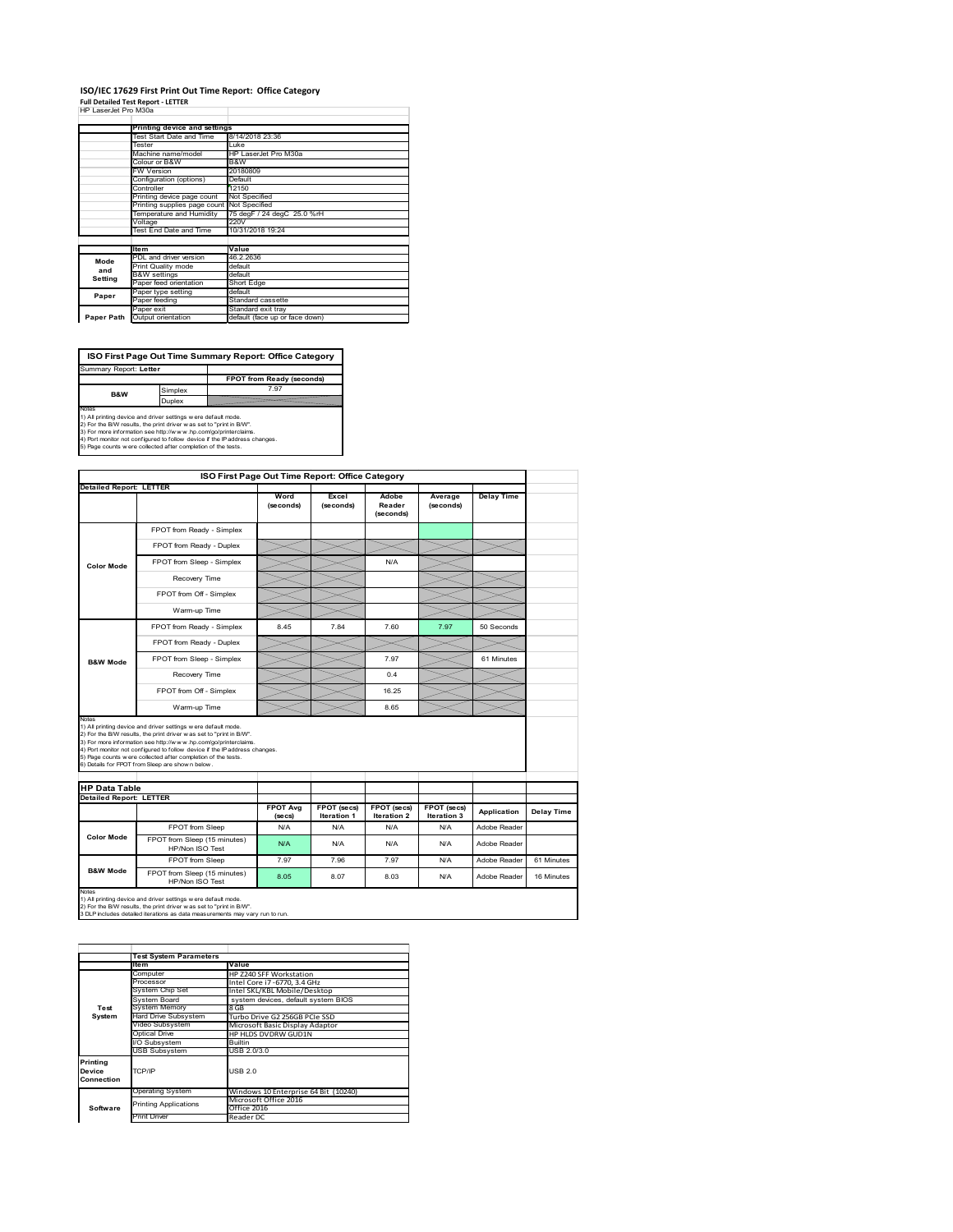### **ISO/IEC 17629 First Print Out Time Report: Office Category Full Detailed Test Report ‐ A4** HP LaserJet Pro M30a

|  | .  = <b></b> . <b></b> |
|--|------------------------|
|  | HP Laser let Pro M30a  |

| - Lasciuct i IV MJVa |                                            |                                |
|----------------------|--------------------------------------------|--------------------------------|
|                      |                                            |                                |
|                      | Printing device and settings               |                                |
|                      | Test Start Date and Time                   | 8/14/2018 23:36                |
|                      | Tester                                     | Luke                           |
|                      | Machine name/model                         | HP LaserJet Pro M30a           |
|                      | Colour or B&W                              | B&W                            |
|                      | <b>FW Version</b>                          | 20180809                       |
|                      | Configuration (options)                    | Default                        |
|                      | Controller                                 | 12150                          |
|                      | Printing device page count                 | Not Specified                  |
|                      | Printing supplies page count Not Specified |                                |
|                      | Temperature and Humidity                   | 75 degF / 24 degC 25.0 %rH     |
|                      | Voltage                                    | 220V                           |
|                      | Test End Date and Time                     | 10/31/2018 19:24               |
|                      |                                            |                                |
|                      | <b>Item</b>                                | Value                          |
| Mode                 | PDL and driver version                     | 46.2.2636                      |
| and                  | Print Quality mode                         | default                        |
|                      | <b>B&amp;W</b> settings                    | default                        |
| Setting              | Paper feed orientation                     | Short Edge                     |
| Paper                | Paper type setting                         | default                        |
|                      | Paper feeding                              | Standard cassette              |
|                      | Paper exit                                 | Standard exit tray             |
| Paper Path           | Output orientation                         | default (face up or face down) |

**ISO First Page Out Time Summary Report: Office Category**

**FPOT from Ready (seconds)** Simplex 8.13 Duplex Notes<br>1) All printing device and driver settings were default mode.<br>2) For the BAV results, the print driver was set to "print in BAV".<br>3) For more information see http://www.hp.com/golprinterclaims.<br>4) Port monitor not co Summary Report: A4 **B&W**

|                                                    |                                                                                                                                                                                                                                                                                                                                                                                                             | ISO First Page Out Time Report: Office Category |                                   |                              |                                   |                   |            |
|----------------------------------------------------|-------------------------------------------------------------------------------------------------------------------------------------------------------------------------------------------------------------------------------------------------------------------------------------------------------------------------------------------------------------------------------------------------------------|-------------------------------------------------|-----------------------------------|------------------------------|-----------------------------------|-------------------|------------|
| <b>Detailed Report: A4</b>                         |                                                                                                                                                                                                                                                                                                                                                                                                             | Word<br>(seconds)                               | Excel<br>(seconds)                | Adobe<br>Reader<br>(seconds) | Average<br>(seconds)              | <b>Delay Time</b> |            |
|                                                    | FPOT from Ready - Simplex                                                                                                                                                                                                                                                                                                                                                                                   |                                                 |                                   |                              |                                   |                   |            |
|                                                    | FPOT from Ready - Duplex                                                                                                                                                                                                                                                                                                                                                                                    |                                                 |                                   |                              |                                   |                   |            |
| <b>Color Mode</b>                                  | FPOT from Sleep - Simplex                                                                                                                                                                                                                                                                                                                                                                                   |                                                 |                                   | N/A                          |                                   |                   |            |
|                                                    | Recovery Time                                                                                                                                                                                                                                                                                                                                                                                               |                                                 |                                   |                              |                                   |                   |            |
|                                                    | FPOT from Off - Simplex                                                                                                                                                                                                                                                                                                                                                                                     |                                                 |                                   |                              |                                   |                   |            |
|                                                    | Warm-up Time                                                                                                                                                                                                                                                                                                                                                                                                |                                                 |                                   |                              |                                   |                   |            |
|                                                    | FPOT from Ready - Simplex                                                                                                                                                                                                                                                                                                                                                                                   | 8.70                                            | 8.00                              | 7.69                         | 8.13                              | 50 Seconds        |            |
|                                                    | FPOT from Ready - Duplex                                                                                                                                                                                                                                                                                                                                                                                    |                                                 |                                   |                              |                                   |                   |            |
| <b>B&amp;W Mode</b>                                | FPOT from Sleep - Simplex                                                                                                                                                                                                                                                                                                                                                                                   |                                                 |                                   | 8.14                         |                                   | 61 Minutes        |            |
|                                                    |                                                                                                                                                                                                                                                                                                                                                                                                             |                                                 |                                   | 0.5                          |                                   |                   |            |
|                                                    | Recovery Time                                                                                                                                                                                                                                                                                                                                                                                               |                                                 |                                   |                              |                                   |                   |            |
|                                                    | FPOT from Off - Simplex                                                                                                                                                                                                                                                                                                                                                                                     |                                                 |                                   | 16.42                        |                                   |                   |            |
| Notes                                              | Warm-up Time                                                                                                                                                                                                                                                                                                                                                                                                |                                                 |                                   | 8.73                         |                                   |                   |            |
| <b>HP Data Table</b><br><b>Detailed Report: A4</b> | 1) All printing device and driver settings w ere default mode.<br>2) For the B/W results, the print driver was set to "print in B/W".<br>3) For more information see http://www.hp.com/go/printerclaims.<br>4) Port monitor not configured to follow device if the IP address changes.<br>5) Page counts w ere collected after completion of the tests.<br>6) Details for FPOT from Sleep are show n below. |                                                 |                                   |                              |                                   |                   |            |
|                                                    |                                                                                                                                                                                                                                                                                                                                                                                                             | <b>FPOT Avg</b><br>(se cs)                      | FPOT (secs)<br><b>Iteration 1</b> | FPOT (secs)<br>Iteration 2   | FPOT (secs)<br><b>Iteration 3</b> | Application       | Delay Time |
|                                                    | FPOT from Sleep                                                                                                                                                                                                                                                                                                                                                                                             | N/A                                             | N/A                               | N/A                          | N/A                               | Adobe Reader      |            |
| <b>Color Mode</b>                                  | FPOT from Sleep (15 minutes)<br>HP/Non ISO Test                                                                                                                                                                                                                                                                                                                                                             | N/A                                             | N/A                               | N/A                          | N/A                               | Adobe Reader      |            |
| <b>B&amp;W Mode</b>                                | FPOT from Sleep                                                                                                                                                                                                                                                                                                                                                                                             | 8.14                                            | 8.13                              | 8.15                         | N/A                               | Adobe Reader      | 61 Minutes |

1) All printing device and driver settings w ere default mode.<br>2) For the B/W results, the print driver w as set to "print in B/W".<br>3 DLP includes detailed iterations as data measurements may vary run to run.

|            | <b>Test System Parameters</b> |                                      |
|------------|-------------------------------|--------------------------------------|
|            | <b>Item</b>                   | Value                                |
|            | Computer                      | HP Z240 SFF Workstation              |
|            | Processor                     | Intel Core i7 -6770, 3.4 GHz         |
|            | <b>System Chip Set</b>        | Intel SKL/KBL Mobile/Desktop         |
|            | <b>System Board</b>           | system devices, default system BIOS  |
| Test       | <b>System Memory</b>          | 8 GB                                 |
| System     | <b>Hard Drive Subsystem</b>   | Turbo Drive G2 256GB PCIe SSD        |
|            | Video Subsystem               | Microsoft Basic Display Adaptor      |
|            | <b>Optical Drive</b>          | HP HLDS DVDRW GUD1N                  |
|            | I/O Subsystem                 | <b>Builtin</b>                       |
|            | <b>USB Subsystem</b>          | USB 2.0/3.0                          |
| Printing   |                               |                                      |
| Device     | TCP/IP                        | USB <sub>20</sub>                    |
| Connection |                               |                                      |
|            | Operating System              | Windows 10 Enterprise 64 Bit (10240) |
|            | <b>Printing Applications</b>  | Microsoft Office 2016                |
| Software   |                               | Office 2016                          |
|            | <b>Print Driver</b>           | Reader DC                            |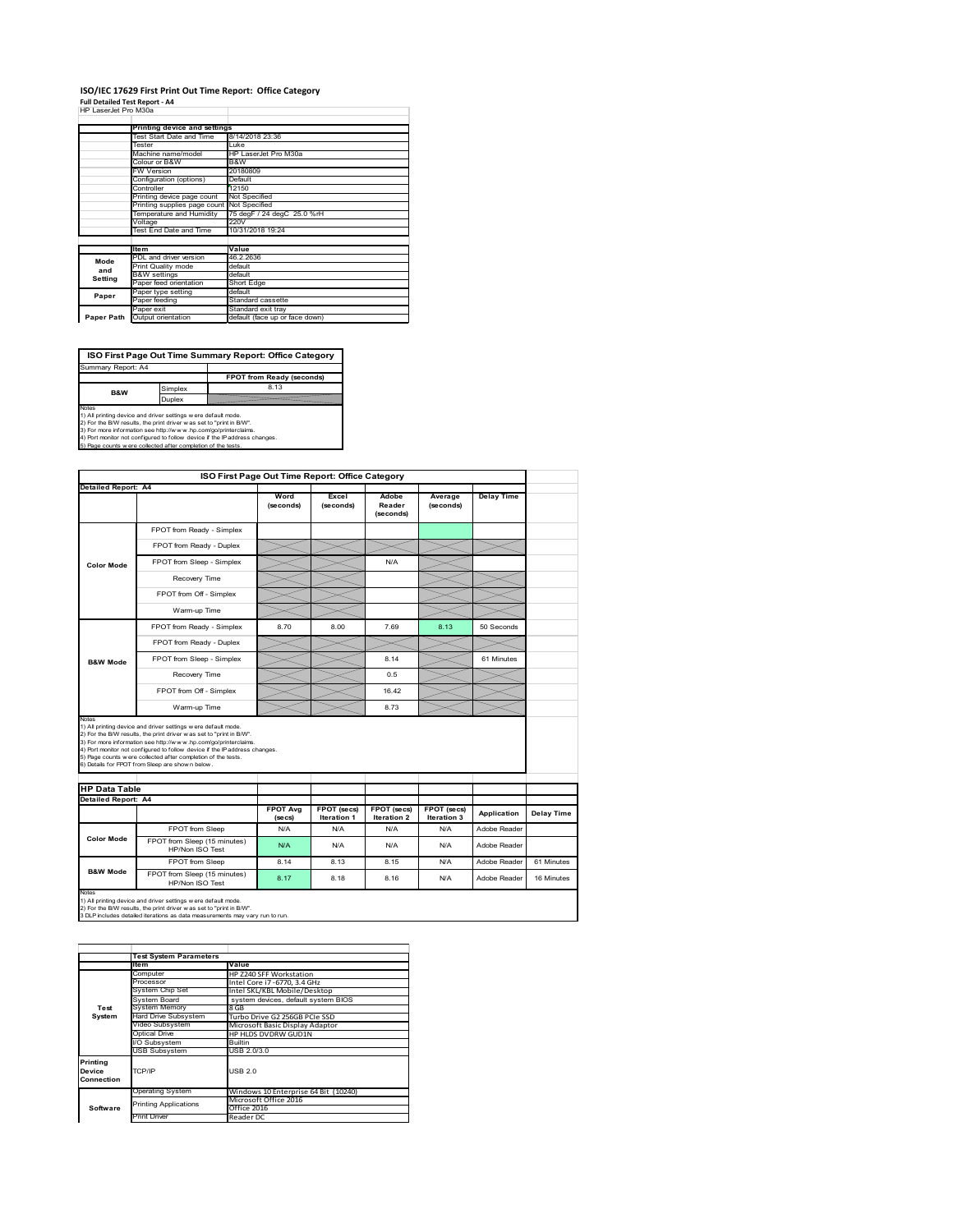### ISO/IEC 29183 Copy Productivity Report

| HP LaserJet Pro M30a<br><b>Machine Setup Information</b><br>Test Start Date and Time 8/13/2018 22:02<br>Tester Luke<br>Machine name/model HP LaserJet Pro M30a<br>Colour or B&W B&W<br><b>FW Version 20180809</b><br>Configuration (options) Not Specified<br>Temperature and Humidity 75 degF / 24 degC 25.0 %rH<br>Test End Date and Time: 11/5/2018 14:46<br><b>Pre-set Value</b><br>Pre-set Item<br><b>Output Resolution Default</b><br><b>Output Quality Default</b><br>Copying Mode Colour for Colour and B&W for B&W<br>Mode<br>Auto Density Adjustment Default<br>Collating function Set in Control Panel<br>Paper Sending Direction Default<br>Paper<br>Paper Type Setting Default<br>Paper Feeding Tray 2<br>Paper<br>Paper Exit Default<br>Path<br>Face Up Exit Default (face down)<br>Fixing Capability Default<br>Temporary<br>Image Quality Stability Default<br><b>Stop</b><br>Capacity of Paper Default<br>Others None<br>Paper Manufacturer HP / Xerox<br>Paper Weight 20lb / 75 g/m2<br>Paper<br>Paper Size Letter / A4<br>Paper type/name HP Multipurpose Ultra White / HP Office<br>Summary Report: Letter<br><b>sFCOT</b><br>sESAT (ipm)<br><b>B&amp;W</b><br>12.02<br>21.25<br>First Copy Out and Copy Speed measured using ISO/IEC 29183, excludes first set of test<br>documents. For more information see http://www.hp.com/go/printerclaims. Exact speed varies<br>depending on the system configuration and document.<br>Only Target A w as used, all test documents have the same Saturated throughput. Reference<br>ISO/IEC29183:2010 Clause 5, Sections 5.3.1 and 5.3.2<br>Detailed Report: LETTER<br>sEFTP (ipm)<br><b>Target</b><br>sFCOT (secs)<br>sESAT (ipm) |       |  |  |  |
|-------------------------------------------------------------------------------------------------------------------------------------------------------------------------------------------------------------------------------------------------------------------------------------------------------------------------------------------------------------------------------------------------------------------------------------------------------------------------------------------------------------------------------------------------------------------------------------------------------------------------------------------------------------------------------------------------------------------------------------------------------------------------------------------------------------------------------------------------------------------------------------------------------------------------------------------------------------------------------------------------------------------------------------------------------------------------------------------------------------------------------------------------------------------------------------------------------------------------------------------------------------------------------------------------------------------------------------------------------------------------------------------------------------------------------------------------------------------------------------------------------------------------------------------------------------------------------------------------------------------------------------------------------------------------------------------------|-------|--|--|--|
|                                                                                                                                                                                                                                                                                                                                                                                                                                                                                                                                                                                                                                                                                                                                                                                                                                                                                                                                                                                                                                                                                                                                                                                                                                                                                                                                                                                                                                                                                                                                                                                                                                                                                                 |       |  |  |  |
|                                                                                                                                                                                                                                                                                                                                                                                                                                                                                                                                                                                                                                                                                                                                                                                                                                                                                                                                                                                                                                                                                                                                                                                                                                                                                                                                                                                                                                                                                                                                                                                                                                                                                                 |       |  |  |  |
|                                                                                                                                                                                                                                                                                                                                                                                                                                                                                                                                                                                                                                                                                                                                                                                                                                                                                                                                                                                                                                                                                                                                                                                                                                                                                                                                                                                                                                                                                                                                                                                                                                                                                                 |       |  |  |  |
|                                                                                                                                                                                                                                                                                                                                                                                                                                                                                                                                                                                                                                                                                                                                                                                                                                                                                                                                                                                                                                                                                                                                                                                                                                                                                                                                                                                                                                                                                                                                                                                                                                                                                                 |       |  |  |  |
|                                                                                                                                                                                                                                                                                                                                                                                                                                                                                                                                                                                                                                                                                                                                                                                                                                                                                                                                                                                                                                                                                                                                                                                                                                                                                                                                                                                                                                                                                                                                                                                                                                                                                                 |       |  |  |  |
|                                                                                                                                                                                                                                                                                                                                                                                                                                                                                                                                                                                                                                                                                                                                                                                                                                                                                                                                                                                                                                                                                                                                                                                                                                                                                                                                                                                                                                                                                                                                                                                                                                                                                                 |       |  |  |  |
|                                                                                                                                                                                                                                                                                                                                                                                                                                                                                                                                                                                                                                                                                                                                                                                                                                                                                                                                                                                                                                                                                                                                                                                                                                                                                                                                                                                                                                                                                                                                                                                                                                                                                                 |       |  |  |  |
|                                                                                                                                                                                                                                                                                                                                                                                                                                                                                                                                                                                                                                                                                                                                                                                                                                                                                                                                                                                                                                                                                                                                                                                                                                                                                                                                                                                                                                                                                                                                                                                                                                                                                                 |       |  |  |  |
|                                                                                                                                                                                                                                                                                                                                                                                                                                                                                                                                                                                                                                                                                                                                                                                                                                                                                                                                                                                                                                                                                                                                                                                                                                                                                                                                                                                                                                                                                                                                                                                                                                                                                                 | Notes |  |  |  |
|                                                                                                                                                                                                                                                                                                                                                                                                                                                                                                                                                                                                                                                                                                                                                                                                                                                                                                                                                                                                                                                                                                                                                                                                                                                                                                                                                                                                                                                                                                                                                                                                                                                                                                 |       |  |  |  |
|                                                                                                                                                                                                                                                                                                                                                                                                                                                                                                                                                                                                                                                                                                                                                                                                                                                                                                                                                                                                                                                                                                                                                                                                                                                                                                                                                                                                                                                                                                                                                                                                                                                                                                 |       |  |  |  |
|                                                                                                                                                                                                                                                                                                                                                                                                                                                                                                                                                                                                                                                                                                                                                                                                                                                                                                                                                                                                                                                                                                                                                                                                                                                                                                                                                                                                                                                                                                                                                                                                                                                                                                 |       |  |  |  |
|                                                                                                                                                                                                                                                                                                                                                                                                                                                                                                                                                                                                                                                                                                                                                                                                                                                                                                                                                                                                                                                                                                                                                                                                                                                                                                                                                                                                                                                                                                                                                                                                                                                                                                 |       |  |  |  |
|                                                                                                                                                                                                                                                                                                                                                                                                                                                                                                                                                                                                                                                                                                                                                                                                                                                                                                                                                                                                                                                                                                                                                                                                                                                                                                                                                                                                                                                                                                                                                                                                                                                                                                 |       |  |  |  |
|                                                                                                                                                                                                                                                                                                                                                                                                                                                                                                                                                                                                                                                                                                                                                                                                                                                                                                                                                                                                                                                                                                                                                                                                                                                                                                                                                                                                                                                                                                                                                                                                                                                                                                 |       |  |  |  |
|                                                                                                                                                                                                                                                                                                                                                                                                                                                                                                                                                                                                                                                                                                                                                                                                                                                                                                                                                                                                                                                                                                                                                                                                                                                                                                                                                                                                                                                                                                                                                                                                                                                                                                 |       |  |  |  |
|                                                                                                                                                                                                                                                                                                                                                                                                                                                                                                                                                                                                                                                                                                                                                                                                                                                                                                                                                                                                                                                                                                                                                                                                                                                                                                                                                                                                                                                                                                                                                                                                                                                                                                 |       |  |  |  |
|                                                                                                                                                                                                                                                                                                                                                                                                                                                                                                                                                                                                                                                                                                                                                                                                                                                                                                                                                                                                                                                                                                                                                                                                                                                                                                                                                                                                                                                                                                                                                                                                                                                                                                 |       |  |  |  |
|                                                                                                                                                                                                                                                                                                                                                                                                                                                                                                                                                                                                                                                                                                                                                                                                                                                                                                                                                                                                                                                                                                                                                                                                                                                                                                                                                                                                                                                                                                                                                                                                                                                                                                 |       |  |  |  |
|                                                                                                                                                                                                                                                                                                                                                                                                                                                                                                                                                                                                                                                                                                                                                                                                                                                                                                                                                                                                                                                                                                                                                                                                                                                                                                                                                                                                                                                                                                                                                                                                                                                                                                 |       |  |  |  |
|                                                                                                                                                                                                                                                                                                                                                                                                                                                                                                                                                                                                                                                                                                                                                                                                                                                                                                                                                                                                                                                                                                                                                                                                                                                                                                                                                                                                                                                                                                                                                                                                                                                                                                 |       |  |  |  |
|                                                                                                                                                                                                                                                                                                                                                                                                                                                                                                                                                                                                                                                                                                                                                                                                                                                                                                                                                                                                                                                                                                                                                                                                                                                                                                                                                                                                                                                                                                                                                                                                                                                                                                 |       |  |  |  |
|                                                                                                                                                                                                                                                                                                                                                                                                                                                                                                                                                                                                                                                                                                                                                                                                                                                                                                                                                                                                                                                                                                                                                                                                                                                                                                                                                                                                                                                                                                                                                                                                                                                                                                 |       |  |  |  |
|                                                                                                                                                                                                                                                                                                                                                                                                                                                                                                                                                                                                                                                                                                                                                                                                                                                                                                                                                                                                                                                                                                                                                                                                                                                                                                                                                                                                                                                                                                                                                                                                                                                                                                 |       |  |  |  |
|                                                                                                                                                                                                                                                                                                                                                                                                                                                                                                                                                                                                                                                                                                                                                                                                                                                                                                                                                                                                                                                                                                                                                                                                                                                                                                                                                                                                                                                                                                                                                                                                                                                                                                 |       |  |  |  |
|                                                                                                                                                                                                                                                                                                                                                                                                                                                                                                                                                                                                                                                                                                                                                                                                                                                                                                                                                                                                                                                                                                                                                                                                                                                                                                                                                                                                                                                                                                                                                                                                                                                                                                 |       |  |  |  |
|                                                                                                                                                                                                                                                                                                                                                                                                                                                                                                                                                                                                                                                                                                                                                                                                                                                                                                                                                                                                                                                                                                                                                                                                                                                                                                                                                                                                                                                                                                                                                                                                                                                                                                 |       |  |  |  |
|                                                                                                                                                                                                                                                                                                                                                                                                                                                                                                                                                                                                                                                                                                                                                                                                                                                                                                                                                                                                                                                                                                                                                                                                                                                                                                                                                                                                                                                                                                                                                                                                                                                                                                 |       |  |  |  |
|                                                                                                                                                                                                                                                                                                                                                                                                                                                                                                                                                                                                                                                                                                                                                                                                                                                                                                                                                                                                                                                                                                                                                                                                                                                                                                                                                                                                                                                                                                                                                                                                                                                                                                 |       |  |  |  |
|                                                                                                                                                                                                                                                                                                                                                                                                                                                                                                                                                                                                                                                                                                                                                                                                                                                                                                                                                                                                                                                                                                                                                                                                                                                                                                                                                                                                                                                                                                                                                                                                                                                                                                 |       |  |  |  |
|                                                                                                                                                                                                                                                                                                                                                                                                                                                                                                                                                                                                                                                                                                                                                                                                                                                                                                                                                                                                                                                                                                                                                                                                                                                                                                                                                                                                                                                                                                                                                                                                                                                                                                 |       |  |  |  |
|                                                                                                                                                                                                                                                                                                                                                                                                                                                                                                                                                                                                                                                                                                                                                                                                                                                                                                                                                                                                                                                                                                                                                                                                                                                                                                                                                                                                                                                                                                                                                                                                                                                                                                 |       |  |  |  |
|                                                                                                                                                                                                                                                                                                                                                                                                                                                                                                                                                                                                                                                                                                                                                                                                                                                                                                                                                                                                                                                                                                                                                                                                                                                                                                                                                                                                                                                                                                                                                                                                                                                                                                 |       |  |  |  |
|                                                                                                                                                                                                                                                                                                                                                                                                                                                                                                                                                                                                                                                                                                                                                                                                                                                                                                                                                                                                                                                                                                                                                                                                                                                                                                                                                                                                                                                                                                                                                                                                                                                                                                 |       |  |  |  |
|                                                                                                                                                                                                                                                                                                                                                                                                                                                                                                                                                                                                                                                                                                                                                                                                                                                                                                                                                                                                                                                                                                                                                                                                                                                                                                                                                                                                                                                                                                                                                                                                                                                                                                 |       |  |  |  |
|                                                                                                                                                                                                                                                                                                                                                                                                                                                                                                                                                                                                                                                                                                                                                                                                                                                                                                                                                                                                                                                                                                                                                                                                                                                                                                                                                                                                                                                                                                                                                                                                                                                                                                 |       |  |  |  |
|                                                                                                                                                                                                                                                                                                                                                                                                                                                                                                                                                                                                                                                                                                                                                                                                                                                                                                                                                                                                                                                                                                                                                                                                                                                                                                                                                                                                                                                                                                                                                                                                                                                                                                 |       |  |  |  |
|                                                                                                                                                                                                                                                                                                                                                                                                                                                                                                                                                                                                                                                                                                                                                                                                                                                                                                                                                                                                                                                                                                                                                                                                                                                                                                                                                                                                                                                                                                                                                                                                                                                                                                 |       |  |  |  |
|                                                                                                                                                                                                                                                                                                                                                                                                                                                                                                                                                                                                                                                                                                                                                                                                                                                                                                                                                                                                                                                                                                                                                                                                                                                                                                                                                                                                                                                                                                                                                                                                                                                                                                 |       |  |  |  |
|                                                                                                                                                                                                                                                                                                                                                                                                                                                                                                                                                                                                                                                                                                                                                                                                                                                                                                                                                                                                                                                                                                                                                                                                                                                                                                                                                                                                                                                                                                                                                                                                                                                                                                 |       |  |  |  |
|                                                                                                                                                                                                                                                                                                                                                                                                                                                                                                                                                                                                                                                                                                                                                                                                                                                                                                                                                                                                                                                                                                                                                                                                                                                                                                                                                                                                                                                                                                                                                                                                                                                                                                 |       |  |  |  |
|                                                                                                                                                                                                                                                                                                                                                                                                                                                                                                                                                                                                                                                                                                                                                                                                                                                                                                                                                                                                                                                                                                                                                                                                                                                                                                                                                                                                                                                                                                                                                                                                                                                                                                 |       |  |  |  |
|                                                                                                                                                                                                                                                                                                                                                                                                                                                                                                                                                                                                                                                                                                                                                                                                                                                                                                                                                                                                                                                                                                                                                                                                                                                                                                                                                                                                                                                                                                                                                                                                                                                                                                 |       |  |  |  |
|                                                                                                                                                                                                                                                                                                                                                                                                                                                                                                                                                                                                                                                                                                                                                                                                                                                                                                                                                                                                                                                                                                                                                                                                                                                                                                                                                                                                                                                                                                                                                                                                                                                                                                 |       |  |  |  |
|                                                                                                                                                                                                                                                                                                                                                                                                                                                                                                                                                                                                                                                                                                                                                                                                                                                                                                                                                                                                                                                                                                                                                                                                                                                                                                                                                                                                                                                                                                                                                                                                                                                                                                 |       |  |  |  |
|                                                                                                                                                                                                                                                                                                                                                                                                                                                                                                                                                                                                                                                                                                                                                                                                                                                                                                                                                                                                                                                                                                                                                                                                                                                                                                                                                                                                                                                                                                                                                                                                                                                                                                 |       |  |  |  |
|                                                                                                                                                                                                                                                                                                                                                                                                                                                                                                                                                                                                                                                                                                                                                                                                                                                                                                                                                                                                                                                                                                                                                                                                                                                                                                                                                                                                                                                                                                                                                                                                                                                                                                 |       |  |  |  |
| <b>Full Detailed Test Report - LETTER</b>                                                                                                                                                                                                                                                                                                                                                                                                                                                                                                                                                                                                                                                                                                                                                                                                                                                                                                                                                                                                                                                                                                                                                                                                                                                                                                                                                                                                                                                                                                                                                                                                                                                       |       |  |  |  |

| Summary Report: Letter |              |             |
|------------------------|--------------|-------------|
|                        |              |             |
|                        | <b>SFCOT</b> | sESAT (ipm) |
| <b>B&amp;W</b>         |              | 21.25       |

| Path<br>Face Up Exit Default (face down)                                                                                                                                                                                                                                                                                          |             |                |             |
|-----------------------------------------------------------------------------------------------------------------------------------------------------------------------------------------------------------------------------------------------------------------------------------------------------------------------------------|-------------|----------------|-------------|
|                                                                                                                                                                                                                                                                                                                                   |             |                |             |
| Fixing Capability Default                                                                                                                                                                                                                                                                                                         |             |                |             |
| Temporary<br>Image Quality Stability Default                                                                                                                                                                                                                                                                                      |             |                |             |
| Stop<br>Capacity of Paper Default                                                                                                                                                                                                                                                                                                 |             |                |             |
| Others None                                                                                                                                                                                                                                                                                                                       |             |                |             |
|                                                                                                                                                                                                                                                                                                                                   |             |                |             |
| Paper Manufacturer HP / Xerox                                                                                                                                                                                                                                                                                                     |             |                |             |
| Paper Weight 20lb / 75 g/m2                                                                                                                                                                                                                                                                                                       |             |                |             |
| Paper                                                                                                                                                                                                                                                                                                                             |             |                |             |
| Paper Size Letter / A4<br>Paper type/name HP Multipurpose Ultra White / HP Office                                                                                                                                                                                                                                                 |             |                |             |
|                                                                                                                                                                                                                                                                                                                                   |             |                |             |
| Summary Report: Letter                                                                                                                                                                                                                                                                                                            |             |                |             |
|                                                                                                                                                                                                                                                                                                                                   |             |                |             |
| <b>sFCOT</b>                                                                                                                                                                                                                                                                                                                      | sESAT (ipm) |                |             |
| 12.02<br>B&W                                                                                                                                                                                                                                                                                                                      | 21.25       |                |             |
| Notes                                                                                                                                                                                                                                                                                                                             |             |                |             |
| documents. For more information see http://www.hp.com/go/printerclaims. Exact speed varies<br>depending on the system configuration and document.<br>Only Target A w as used, all test documents have the same Saturated throughput. Reference<br>ISO/IEC29183:2010 Clause 5, Sections 5.3.1 and 5.3.2<br>Detailed Report: LETTER |             |                |             |
|                                                                                                                                                                                                                                                                                                                                   |             |                |             |
|                                                                                                                                                                                                                                                                                                                                   |             |                |             |
|                                                                                                                                                                                                                                                                                                                                   | sEFTP (ipm) |                |             |
| <b>Target</b><br>sFCOT (secs)                                                                                                                                                                                                                                                                                                     |             |                | sESAT (ipm) |
| <b>1copy</b>                                                                                                                                                                                                                                                                                                                      | 1copy+30sec | 1copy+4minutes |             |
| 12.02<br>4.99<br>A                                                                                                                                                                                                                                                                                                                | 16.82       | 20.49          | 21.25       |
|                                                                                                                                                                                                                                                                                                                                   | 12 sets     | 88 sets        |             |
| В                                                                                                                                                                                                                                                                                                                                 |             |                |             |
|                                                                                                                                                                                                                                                                                                                                   |             |                |             |
| B&W                                                                                                                                                                                                                                                                                                                               |             |                |             |
| ${\bf C}$                                                                                                                                                                                                                                                                                                                         |             |                |             |
| D                                                                                                                                                                                                                                                                                                                                 |             |                |             |
|                                                                                                                                                                                                                                                                                                                                   |             |                |             |
| 12.02<br>Average<br>4.99<br><b>Notes</b>                                                                                                                                                                                                                                                                                          | 16.82       | 20.49          | 21.25       |